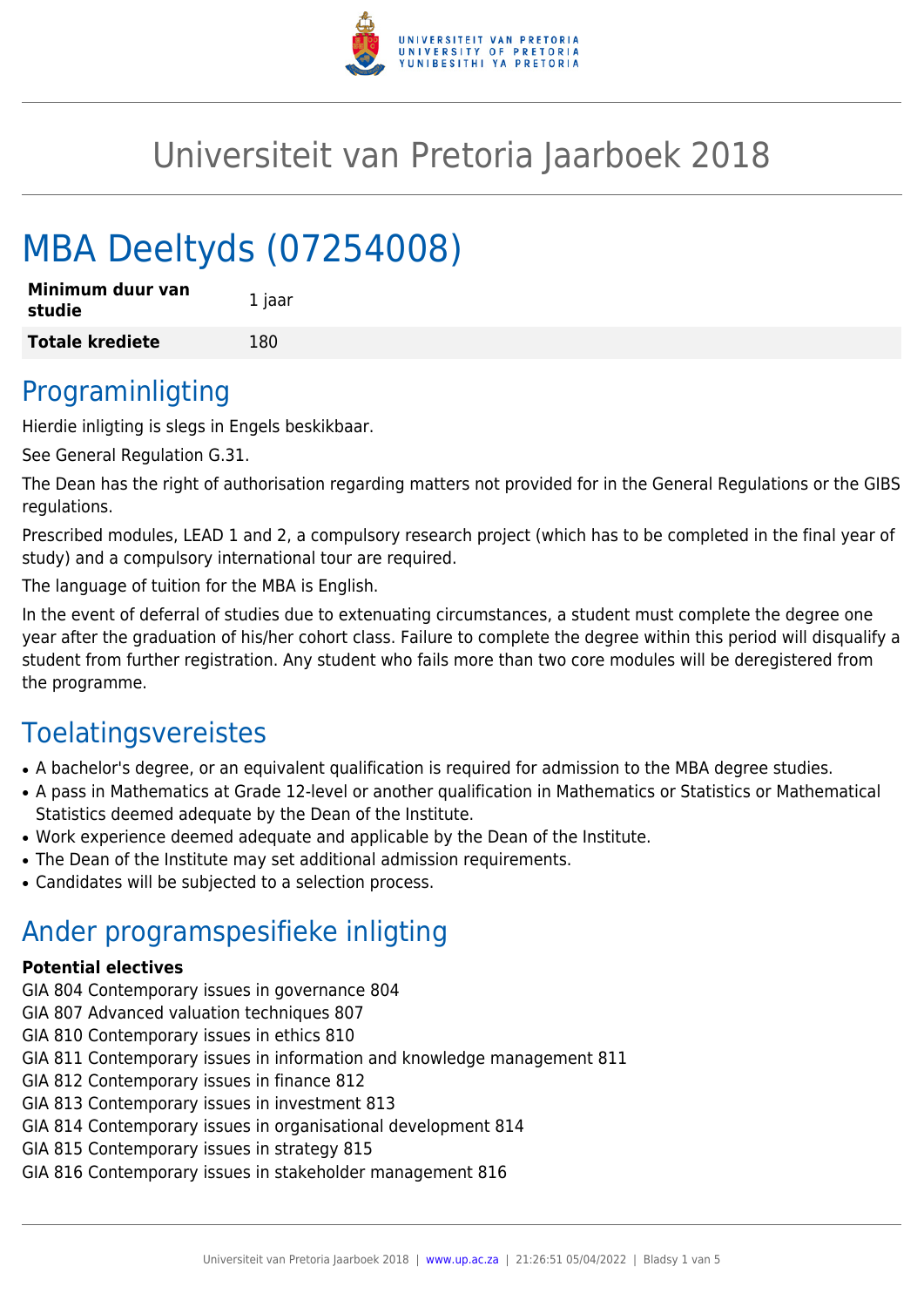

- GIA 817 Contemporary issues in innovation 817
- GIA 819 Contemporary issues in leadership 819
- GIA 821 Contemporary issues in general management 821
- GIA 822 Contemporary issues in the environment of business 822
- GIA 823 Contemporary issues in organisational behaviour 823
- GIA 826 Project and Infrastructure Finance 826
- GIA 827 Reputation management 827
- GIA 829 Competition and regulation 829
- GIA 832 Microfinance and inclusive banking 832
- GIA 834 Ethics and leadership 834
- GIA 835 Competitiveness of South Africa Inc. in the global economy 835
- GIA 837 Strategic change in the South African context 837
- GIA 838 Business law 838
- GIA 842 Sports marketing 842
- GIA 844 Financial derivatives 844
- GIA 847 Black economic empowerment 847
- GIA 848 Competitive intelligence 848
- GIA 850 International business strategy 850
- GIA 879 Imagination for the business mind 879
- GIA 886 Contemporary issues in dynamic markets 886
- GIA 889 Professional management consulting 889
- GIA 891 Contemporary issues in global business 891
- GIA 897 Macroeconomic forces and micro economic consequences 897
- GIA 890 Advocacy as a critical skill 890
- GIB 800 Creative and innovative thinking 800
- GIB 801 Managing human capital 801
- GIB 802 Financial modelling 802
- GIB 803 Mergers and acquisitions 803
- GIB 804 Building brands 804
- GIB 805 Expert negotiator 805
- GIB 806 Strategy in private equity 806
- GIB 807 Information and knowledge management 807
- GIB 808 Strategy and general management 808
- GIB 809 Investment finance 809
- GIB 810 Operationalising strategy 810
- GIB 818 Strategic finance and value creation 818
- GIB 820 Competitiveness and economic development 820
- GIB 826 Institutional money management 826
- GIB 828 Technology and emerging markets 828
- GIB 830 Strategy and technology 830
- GIB 831 Business opportunities and innovations in Africa 831
- GIB 833 Economics of organisational strategy 833
- GIB 836 Scenario planning and strategic thinking 836
- GIB 839 Innovating business at the base 839
- GIB 840 Woman in leadership 840
- GIB 841 Consumer behaviour in dynamic markets 841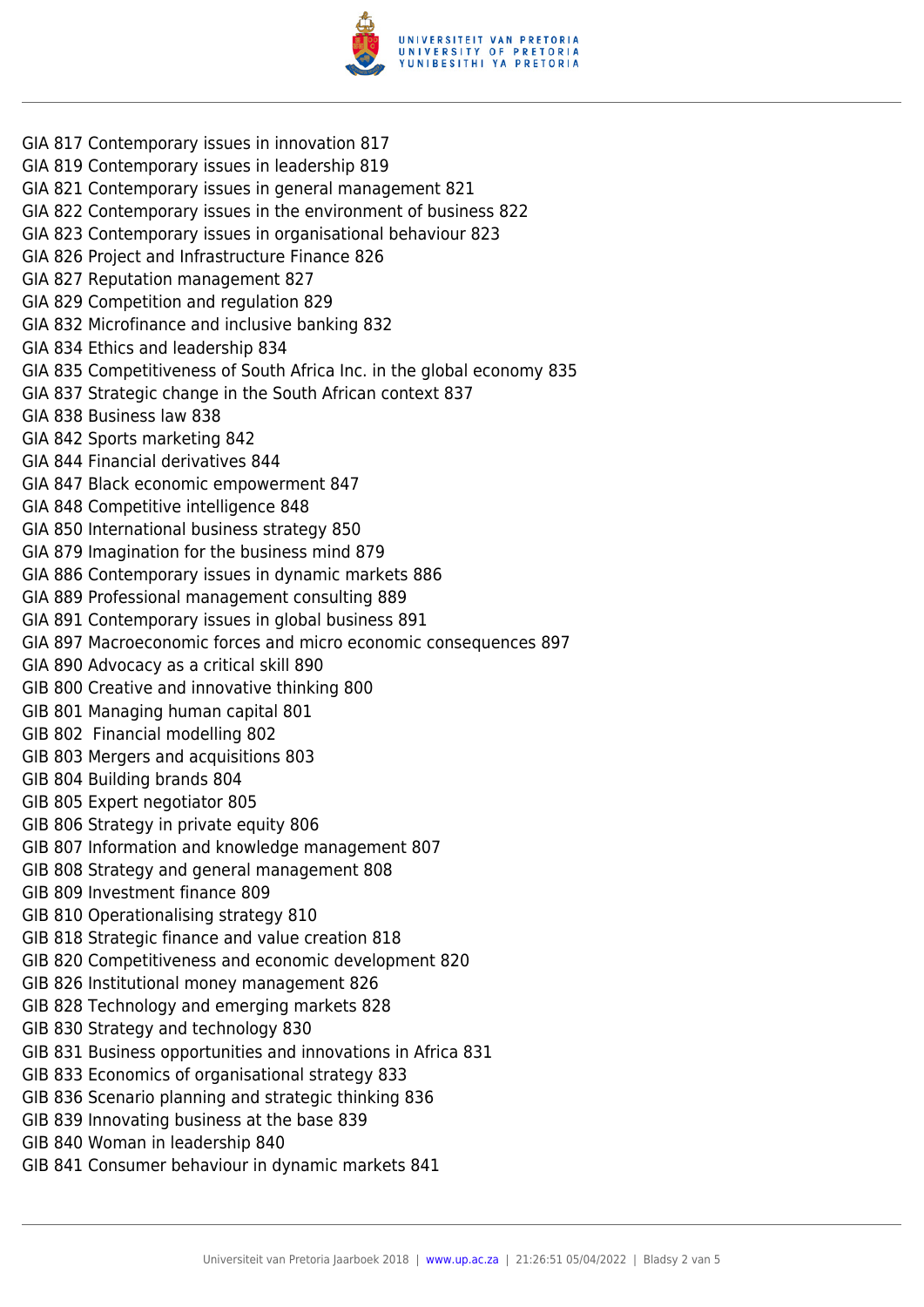

- GIB 843 Effective execution and project management 843
- GIB 845 Understanding dynamic markets 845
- GIB 846 Innovation for future fitness (sustainability) 846
- GIB 849 Business connectedness in Southern Africa 849
- GIB 851 Leader as Coach 851
- GIB 853 Corporate governance 853
- GIB 855 Customer centric strategy 855
- GIB 856 Multinational enterprise business strategy 856
- GIB 883 Contemporary issues in personal effectiveness 883
- GIB 885 Managing information systems and big data 885
- GIB 886 Contemporary issues in research 886
- GIC 802 Digital marketing 802
- GIC 805 Geopolitics and grand strategy 805
- GIC 806 The lean start-up 806
- GIC 807 Services marketing 807
- GIC 808 Marketing metrics 808
- GIC 810 Doing business in India 810
- GIC 811 Leading through storytelling 811
- GIC 814 The moral leader 814
- GIC 819 Understanding business in China 819
- GIC 820 Advanced manufacturing -Supply chain management 820
- GIC 821 African industralisation 821
- GIC 822 Industrial and trade policy in support of industralisation 822
- GIC 823 Manufacturing and the environment 823
- GIC 824 The future of manufacturing Quo Vadis 824
- GID 802 Supply chain and logistics 802
- GID 804 Contemporary issues in sustainability 804
- GID 806 Contemporary issues in African management 806
- GID 807 Sustainable business 807
- GID 808 International elective 808
- GID 809 International elective 809
- GID 810 International elective 810
- GID 811 International elective 811
- GID 812 International elective 812
- GID 819 Global economic governance and business diplomacy 819
- GID 821 Sales leadership 821
- GID 823 Strategy and execution 823
- GID 850 Personal leadership development 850
- GID 851 Advanced entrepreneurship 851
- GID 852 Strategy renewal 852
- GID 853 Sales and business development 853
- GID 854 Strategic leadership decision-making 854
- GID 856 Business valuation and deal structure 856
- GID 857 Corporate entrepreneurship and innovation 857
- GID 858 Dealing with change and change immunity 858
- GID 879 Developing markets 879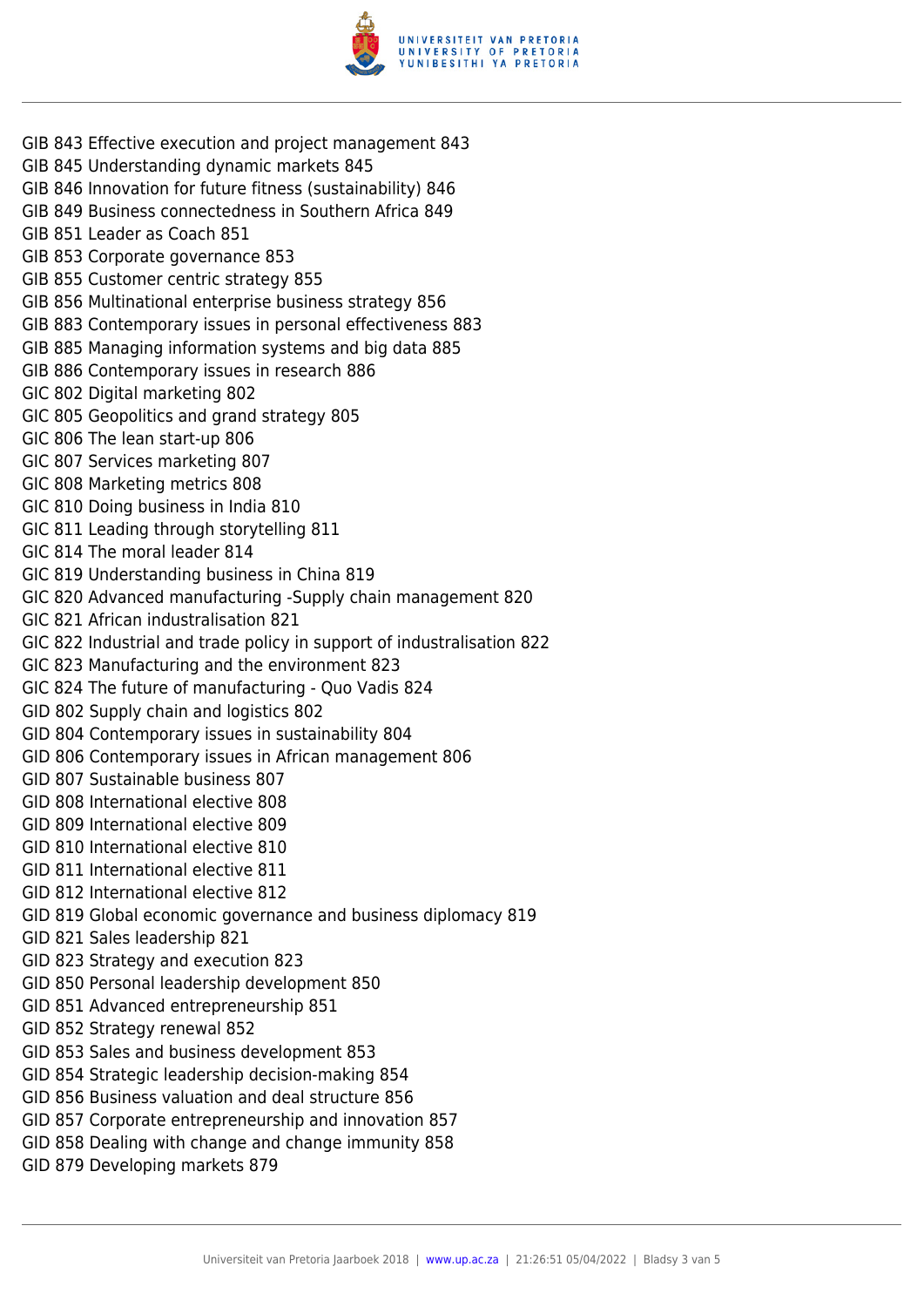

- GID 889 Ethics and financial reporting 889
- GID 898 Managing in frontier and emerging markets 898
- GIE 815 Contemporary issues in entrepreneurship 815
- GIE 817 Contemporary issues in marketing 817
- GIE 818 Contemporary issues in human resources 818
- GIE 829 Persuasion the art and science of influence 829
- GIE 880 Contemporary issues in supply chain management 880

### Eksamens en slaagvereistes

- i. The minimum pass mark for each module is 50%, provided that a subminimum of 45% has been obtained in the examination. The minimum pass mark for the research project is 50%.
- ii. A candidate who has failed more than two core modules may not continue his studies for the MBA degree, except with the approval of the Dean of the Institute. Such a student may appeal the decision with the GIBS Academic Committee. If the Academic Committee rules in favour of re-admission of the student for the next academic year due to extenuating circumstances, the student may be granted credits for modules.
- iii. Should a candidate fail an elective module, he/she may repeat the elective module or an equivalent as determined by the Dean of the Institute.
- iv. Full attendance, and completion and assessment of all requirements, are necessary for the Global module and Business strategy courses.